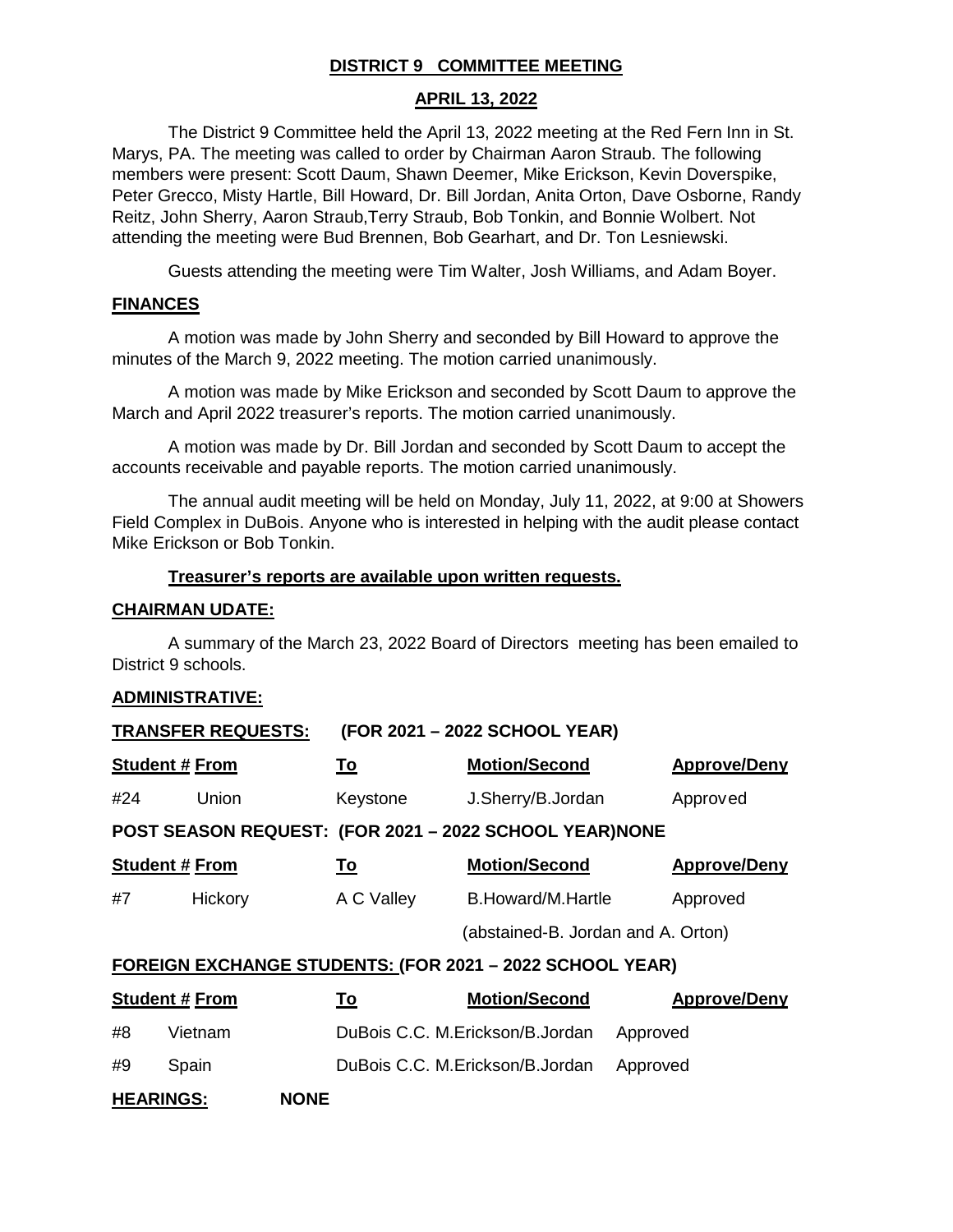### **ADMINISTRATIVE COMMITTEE:**

Kevin Doverspike, election chairperson, reported the results of the annual District 9 committee election. Elected to serve the District 9 Committee for the 2022 – 2023 year were Shawn Deemer, Mike Erickson, Pete Grecco, Misty Hartle, Bill Howard, Dr. Bill Jordan, Dave Osborne, Randy Reitz, Aaron Straub, Terry Straub, and Josh Williams.

The District 9 Committee recognized the contributions Bob Gearhart made serving on the district committee.

Dr. Bill Jordan reviewed the use of HomeTown Ticketing. The future use of HomeTown Ticketing, ticket prices, sale of tickets at events, etc. will be agenda items at the June committee meeting.

## **SPORTS COMMITTEES:**

**BASEBALL AND SOFTBALL:** A motion was made by Kevin Doverspike and seconded by Bill Howard to play the baseball and softball championship games on Memorial Day. The motion carried unanimously.

#### **OLD BUSINESS:**

Ticket prices, purchasing procedures, media and streaming fees will remain the same as used during fall and winter sports.

#### **NEW BUSINESS:**

A motion was made by Scott Daum and seconded by Pete Grecco concerning the superintendent's position on the District 9 Committee: the term will be for two years, a person can serve an unlimited number of terms, the committee will advertise for the position, and the district committee will select the person for the position. The motion carried unanimously.

The committee is waiting for an update on the status of officials who worked PIAA playoff games who were not vaccinated.

The next District 9 Committee meeting will be on Wednesday, June 8, 2022 at Fox's Pizza Den in Ridgway, PA. The District 9 Committee meeting will begin at 9:00 AM.

The 2021 - 2022 District 9 Audit Meeting will be held on Monday, July 11, 2022 at 9:00 AM at the Showers Field Complex in Dubois.

A motion was made by Bill Howard and seconded by Mike Ericson to adjourn the meeting. The motion carried unanimously. The meeting adjourned at 2:30 PM.

## **ANNUAL PRINCIPALS MEETING:**

The following items were discussed by various members of the District 9 Committee:

- 1. District 9 financial summary and audit report
- 2. Sportsmanship Award
- 3. Kevin Doverspike, election chairman, reviewed the process to run for a position on the district committee.
- 4. The following people were elected to serve on the district committee for the 2022 2023 school year: Shawn Deemer, Mike Erickson, Pete Grecco, Misty Hartle, Bill Howard, Dr. Bill Jordan, Dave Osborne, Randy Reitz, Aaron Straub, Terry Straub, and Josh Williams.
- 5. Athletic Director of the Year Award
- 6. 50 Year Officials Award